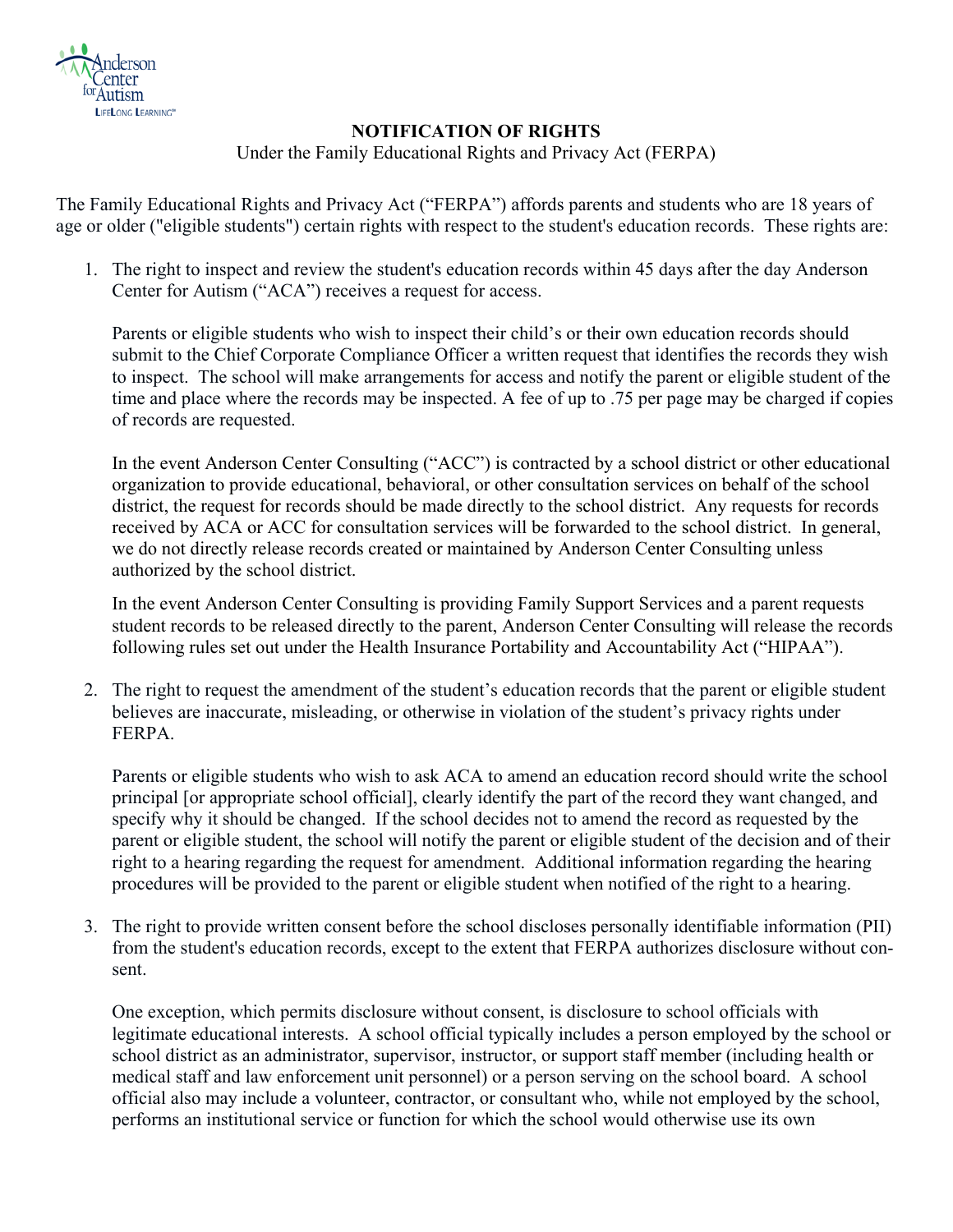employees and who is under the direct control of the school with respect to the use and maintenance of PII from education records, such as an attorney, auditor, medical consultant, or therapist. A school official typically has a legitimate educational interest if the official needs to review an education record in order to fulfill his or her professional responsibility.

The right to file a complaint with the U.S. Department of Education concerning alleged failures by ACA to comply with the requirements of FERPA. The name and address of the Office that administers FERPA are:

Family Policy Compliance Office U.S. Department of Education 400 Maryland Avenue, SW Washington, DC 20202

FERPA permits the disclosure of PII from students' education records, without consent of the parent or eligible student, if the disclosure meets certain conditions found in  $\S$  99.31 of the FERPA regulations. Except for disclosures to school officials, disclosures related to some judicial orders or lawfully issued subpoenas, disclosures of directory information, and disclosures to the parent or eligible student, § 99.32 of the FERPA regulations requires the school to record the disclosure. Parents and eligible students have a right to inspect and review the record of disclosures. A school may disclose PII from the education records of a student without obtaining prior written consent of the parents or the eligible student:

- To other school officials, including teachers, within the educational agency or institution whom the school has determined to have legitimate educational interests. This includes contractors, consultants, volunteers, or other parties to whom the school has outsourced institutional services or functions, provided that the conditions listed in  $\S 99.31(a)(1)(i)(B)(*I*) - (a)(1)(i)(B)(3)$  are met.  $(\S 99.31(a)(1))$
- To officials of another school, school system, or institution of postsecondary education where the student seeks or intends to enroll, or where the student is already enrolled if the disclosure is for purposes related to the student's enrollment or transfer, subject to the requirements of § 99.34. (§ 99.31(a)(2))
- To authorized representatives of the U. S. Comptroller General, the U. S. Attorney General, the U.S. Secretary of Education, or State and local educational authorities, such as the State educational agency (SEA) in the parent or eligible student's State. Disclosures under this provision may be made, subject to the requirements of § 99.35, in connection with an audit or evaluation of Federal- or State-supported education programs, or for the enforcement of or compliance with Federal legal requirements that relate to those programs. These entities may make further disclosures of PII to outside entities that are designated by them as their authorized representatives to conduct any audit, evaluation, or enforcement or compliance activity on their behalf, if applicable requirements are met.  $(\S$ § 99.31(a)(3) and 99.35)